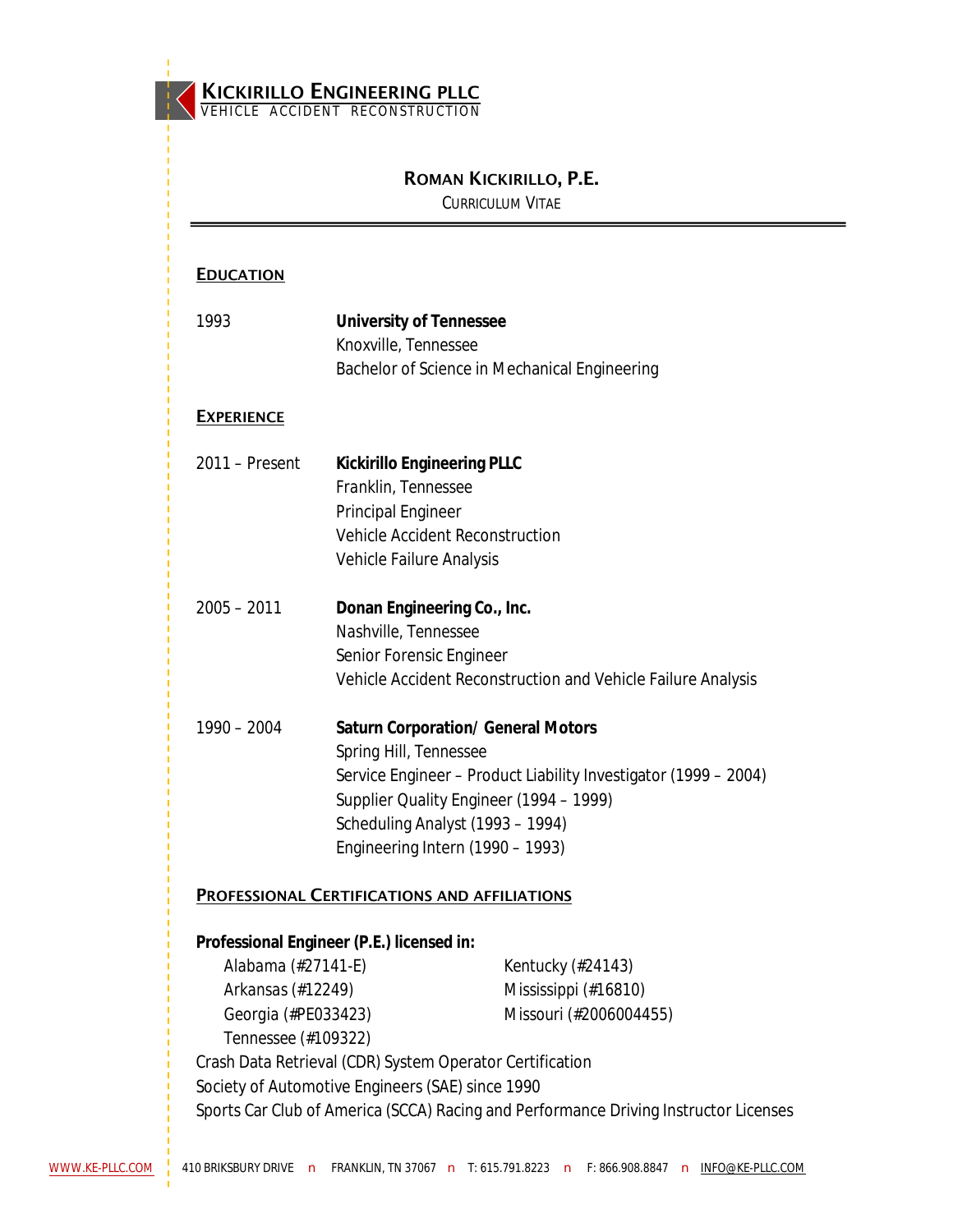#### **CONTINUING EDUCATION**

- Pedestrian Safety
- Bicycle Planning and Safety
- Roadway Lighting Design
- Horizontal Curve Safety
- Intersection Safety
- Work Zone Traffic Control
- Roadway Traffic Controls and Traffic Signs
- Brake Control Systems Society of Automotive Engineers (S.A.E.)
- Commercial Vehicle Braking Systems Society of Automotive Engineers (S.A.E.)
- Porsche Sport Driving School Barber Motorsports Park, Leeds, Alabama
- Vehicle Dynamics for Passenger Cars and Light Trucks Society of Automotive Engineers (S.A.E.)
- Inspection and Investigation of Commercial Vehicle Crashes University of North Florida (I.P.T.M.)
- Applied Vehicle Dynamics Society of Automotive Engineers
- Commercial Vehicle Dynamics Factors in Collision Reconstruction ARC/CSI Crash Conference
- Air Brake Fundamentals and Advanced Technology ARC/CSI Crash Conference
- Common Sense Approach to Real World Acceleration Values ARC/CSI Crash Conference
- Braking Efficiency of Motorcycles ARC/CSI Crash Conference
- Critical Speed Formula with SUV's in Double Steer Maneuvers ARC/CSI Crash Conference
- Estimation of Vehicle Speed Based on Video from a Vehicle Mounted Camera ARC/CSI Crash Conference
- Evaluating a Nighttime Response ARC/CSI Crash Conference
- Investigation of Motorcycle Crashes University of North Florida (I.P.T.M.)
- Pedestrian/Bicycle Crash Investigation University of North Florida (I.P.T.M.)
- Performance Driving Instructor Certification Sports Car Club of America
- Human Factors in Traffic Accident Reconstruction University of North Florida (I.P.T.M.)
- Crash Data Recorder (Black Box) Data Analysis Collision Safety Institute
- Crash Data Recorder (Black Box) Technician Collision Safety Institute
- Tire and Wheel Safety Issues Society of Automotive Engineers Seminar
- Vehicle Investigation: Death and Injury International Association of Arson Investigators
- Auto Theft 101 North American Training Group
- Staged Automobile Accidents North American Training Group
- Vehicle Fire, Explosion, and Arson Investigator Training Program Eastern Kentucky **University**
- Traffic Accident Reconstruction II Northwestern University
- Traffic Accident Reconstruction I Northwestern University